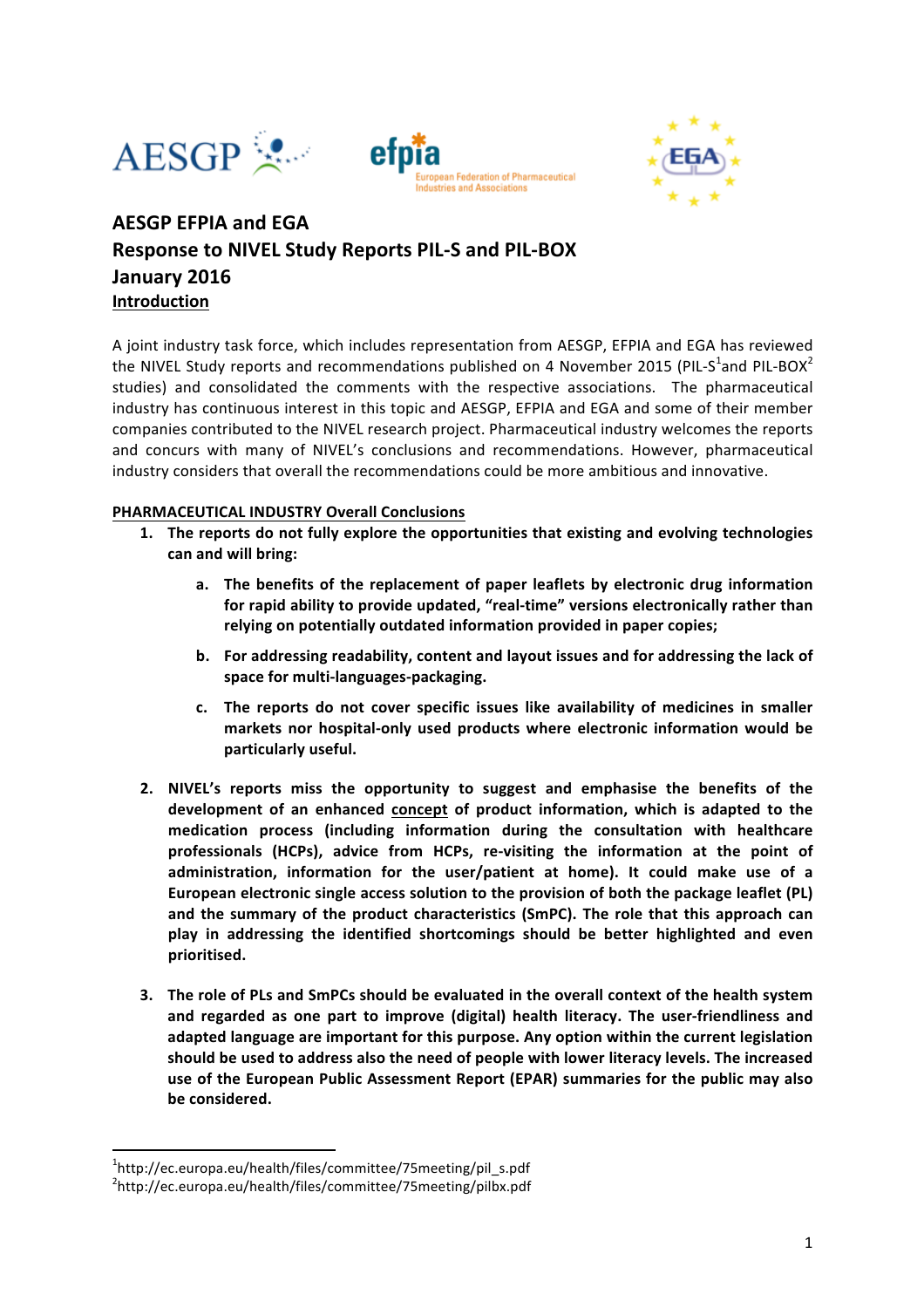Pharmaceutical industry fully supports providing comprehensive, accurate and up-to-date information on medicinal products both for patients and HCPs. Such information must be easily accessible, and allow the patient/HCP to obtain, identify and use the information necessary to meet their individual needs, for the most effective and safe use of the medicine.

Overall, the recommendations of the NIVEL reports are moving in the right direction. It is welcome that the report encourages further research and development of electronic platforms, and recognises the flexibility this format would give to patients. The same applies for HCPs.

Similarly, pharmaceutical industry supports the statement that there is no ideal PL due to the wide variety of medicines and differing patient needs. However, in our view the reports are too focussed on short-term developments, and look less towards the anticipated changes to systems (particularly with reference to the advances in the technological space) and how patients/citizens/HCPs interact with technology and the internet (e.g. one area that has changed a lot is the wide-spread use of smartphones).

Stakeholders recognise the dual function of the PL: as a communication tool and as a legal tool for industry and regulators; this duality can create conflicting objectives. The PL should be used in conjunction with other information sources, including HCP guidance to the patient, in order to build patients' health literacy. Industry believes that health literacy principles can play a significant role in improving product information. To apply these principles, regulators who review package leaflets and SmPC-contents should be appropriately qualified and trained in health literacy principles.

## **Pharmaceutical industry recommends that the European Commission**

- 1. Prioritises the development of a strategy for electronic provision of both the PL and SmPC. As an initial activity, steps could be taken to support the introduction and development of **electronic dissemination;**
- 2. Concurrently, complements the electronic design format and dissemination strategy with **recommended** and incremental improvements in the content and layout of the PL – as described in our responses below:
- **3.** Explores and researches how the application of health literacy principles and electronic **dissemination can address the identified shortcomings in PLs and SmPCs instead of investing these resources in additional "key information sections" on which there are divergent views among stakeholders.**

Each of the conclusions from the NIVEL reports and their associated recommendations are considered in detail below. Where possible, pharmaceutical industry provides additional or alternative approaches and solutions.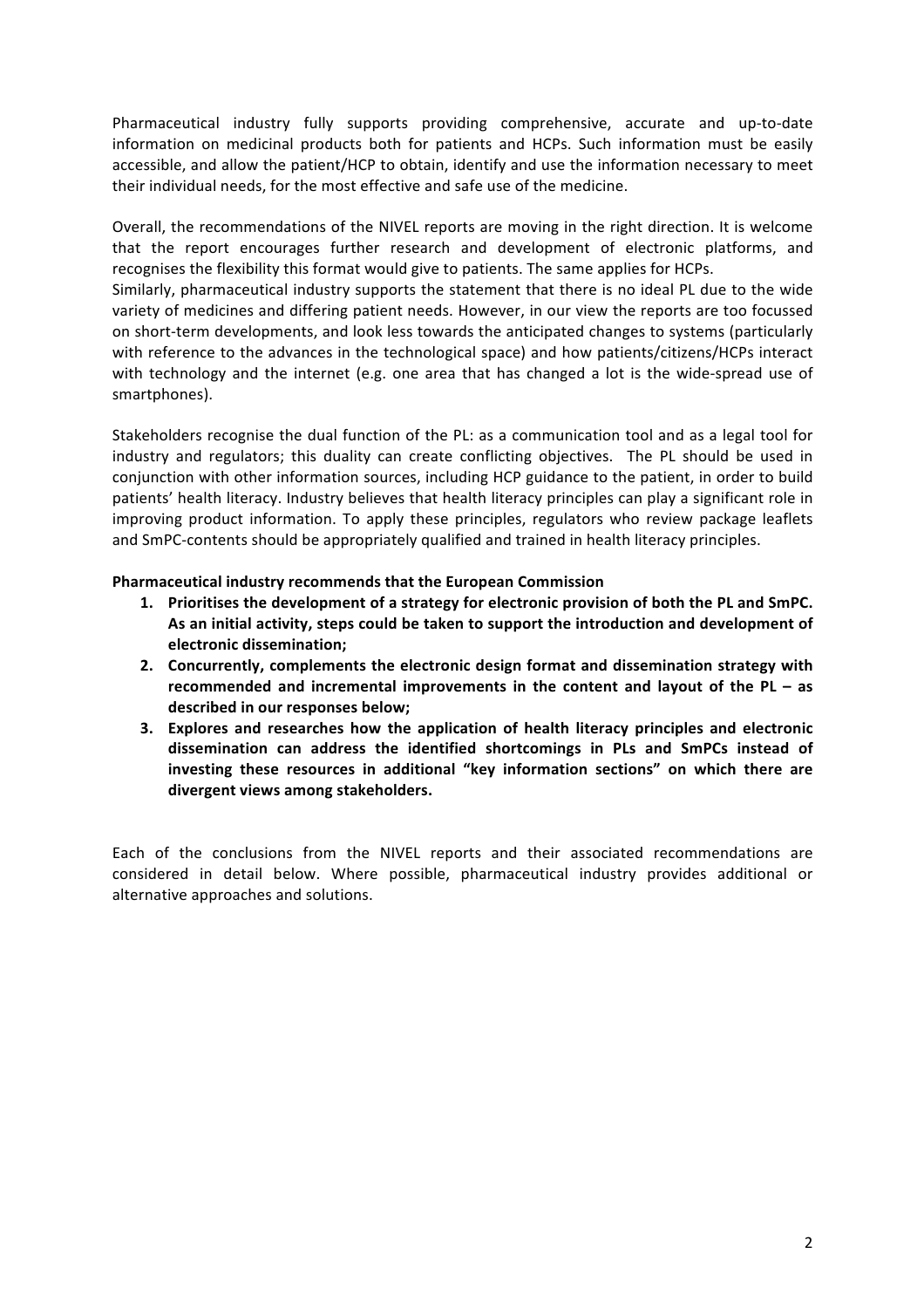# 1.0 Study on the Package Leaflets and the Summaries of Product Characteristics of **Medicinal Products for Human use PIL-S study**

#### **NIVEL report conclusion 1: Room for improvement of the PIL more so than for SmPC Recommendations:**

Focus on improvement of the PIL rather than on the SmPC. Small font size, narrow line spacing and the length of the PIL are the primary problems.

# **PHARMACEUTICAL INDUSTRY views**

Pharmaceutical industry agrees with the report's conclusion that change to the PL is of highest priority. However, pharmaceutical industry proposes that provision of comprehensive, accurate and up-to-date information for both patients and healthcare professionals is of great importance. In addition, as the PL is based upon the SmPC, any solutions proposed should consider both documents and aim for an enhanced information system.

Pharmaceutical industry also concurs that the primary problems patients experience are small font size, narrow line spacing and the overall length of the PL. To improve readability, the NIVEL report suggests font size and line spacing should be increased; however this will inevitably enlarge the size of the product information since all content required by legislation must remain.

Pharmaceutical industry believes that an overall reduction in length of the PL is possible within the current EU legislation if the interpretation of the legislation in the readability and guidelines is adapted with less rigid requirements<sup>3</sup>. The EPAR summaries for the public show how complex details can be explained very concisely in lay language.

Increasing the font size and line spacing will impact the leaflet size and potentially have an impact on the overall pack size – this would have major cost implications. There would also be potential negative impact for the supply chain, in that larger pack sizes would mean fewer packs could be stored in the same space e.g. in warehouses/pharmacies/fridges. This could present logistical issues that could potentially lead to stock-out situations in some countries/HCP facilities/hospitals.

Pharmaceutical industry suggests that a better solution to these issues is, in the interim, to review, if the SmPC, readability and Quality Review of Documents (QRD) template guidelines can be adapted (see NIVEL report conclusion 2) and further to move towards an electronic approach to provision of information (see NIVEL report conclusion 5) to avoid unnecessary extra work for industry/regulators and additional costs.

*There is a lack of benefit information in the PIL. The report suggests (voluntary) research and user testing of benefit information.*

#### **PHARMACEUTICAL INDUSTRY views**

Pharmaceutical industry agrees that there is a lack of benefit information in the PL. Patients and HCPs have suggested that benefits and risks must always be communicated together to improve the benefit-risk perception for patients. Pharmaceutical industry encourages further and timely research on this point – cooperation with Health Literacy experts should be sought to provide solutions on how to convey benefit /risk messages appropriately.

 $\frac{3}{2}$ An analysis and evaluation of the development of the QRD human product information template used in **package leaflets;** Dissertation, 2015 from the Faculty of Mathematics and Natural Sciences at the Rheinische Friedrich-Wilhelms-University Bonn; Wolf A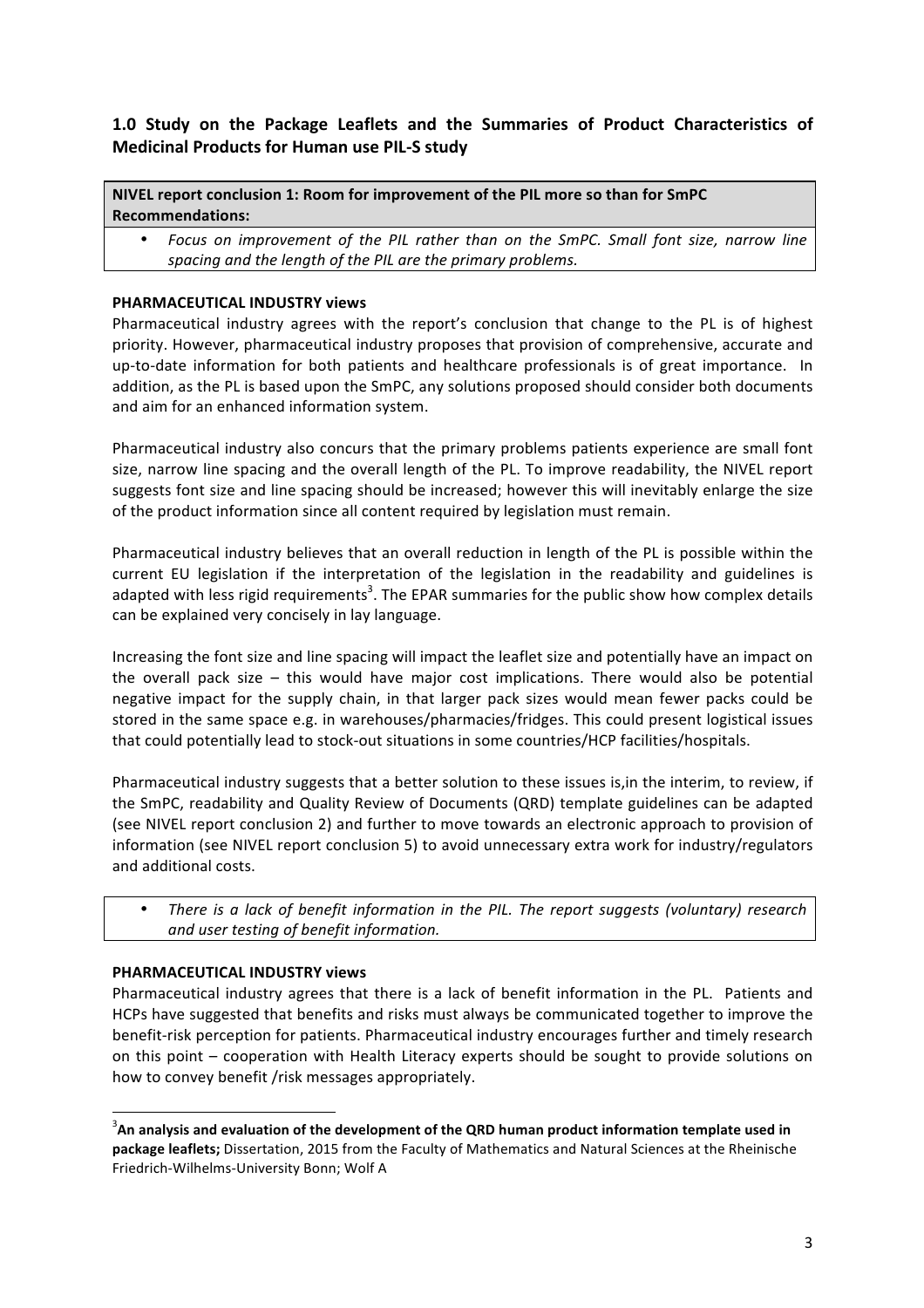# **NIVEL report conclusion 2: Adapt guidelines and QRD-template rather than legislation to enhance readability of package leaflets**

# **Recommendations:**

- Consider reformulating the guidelines so that they include more principles of good *information design.*
- Recommendation: Consider allowing for more flexibility in the information recommended in *the QRD template between medicines as long as legislation allows it.*
- Recommendation: Include quidelines on translation that go beyond the principle of faithful *translation, in order that the lay language introduced through user testing in the original language is not lost during translation.*

## **PHARMACEUTICAL INDUSTRY views**

Pharmaceutical industry welcomes the potential for revisiting the QRD template to allow greater flexibility and encourage evolving guidance which includes more details on the principles of good information design in which content and layout are jointly considered. The QRD template should be adapted alongside electronic approaches (rather than before) to avoid double work for products that are already on the market.

With regards to a revision of the content of the QRD template, a more balanced approach of benefit versus risk would be welcomed. In addition, some administrative details from the QRD template are burdensome in the way that any minor change (such as change of a country detail in the Centralised Procedure or of a RMS/CMS licence in MR/Decentralised Procedure) requires a change of the leaflet.

Any proposed changes to improve the content and layout should be recommended in consultation and cooperation with citizens of different age groups, representatives of patient organisations as well as HCPs, industry and association representatives and other stakeholders. Ideally the gathered recommendations would be further strengthened from a range of countries with different healthcare systems.

Flexibility in translations is definitely welcomed. It is more important to convey the respective messages for the users/patients rather than insisting on correct, "mechanical" translations. This flexibility will allow achieving appropriate lay expressions in the target languages in a much better way than the current more rigid standards that have to be met over a short time period.

A similar approach is recommended in the report on the European Medicines Agency's workshop on risk minimisation measures<sup>4</sup>:

- $\triangleright$  Make optimal use of current regulatory tools optimise PL and SmPC and adapt them to the needs of their audience (and their health literacy).
- $\triangleright$  To better describe benefit and risk to readers.
- $\triangleright$  Increase collaboration between regulators, HCPs and patients.
- $\triangleright$  Increase understanding of the factors that affect adherence to risk minimisation measures by patients and HCPs – cultivating a 'critical trust' culture NOT a blind trust/no trust paradigm.
- $\triangleright$  Move beyond paper-based communications.

 

 $\triangleright$  Measure the effectiveness of current risk minimisation practices – better engage patients and patient registries.

These new approaches could first be applied for new medicines. For products already on the market a transition period should be foreseen to allow the parallel introduction of electronic dissemination of product information and new labelling requirements.

<sup>4</sup> http://www.ema.europa.eu/docs/en\_GB/document\_library/Report/2015/12/WC500198810.pdf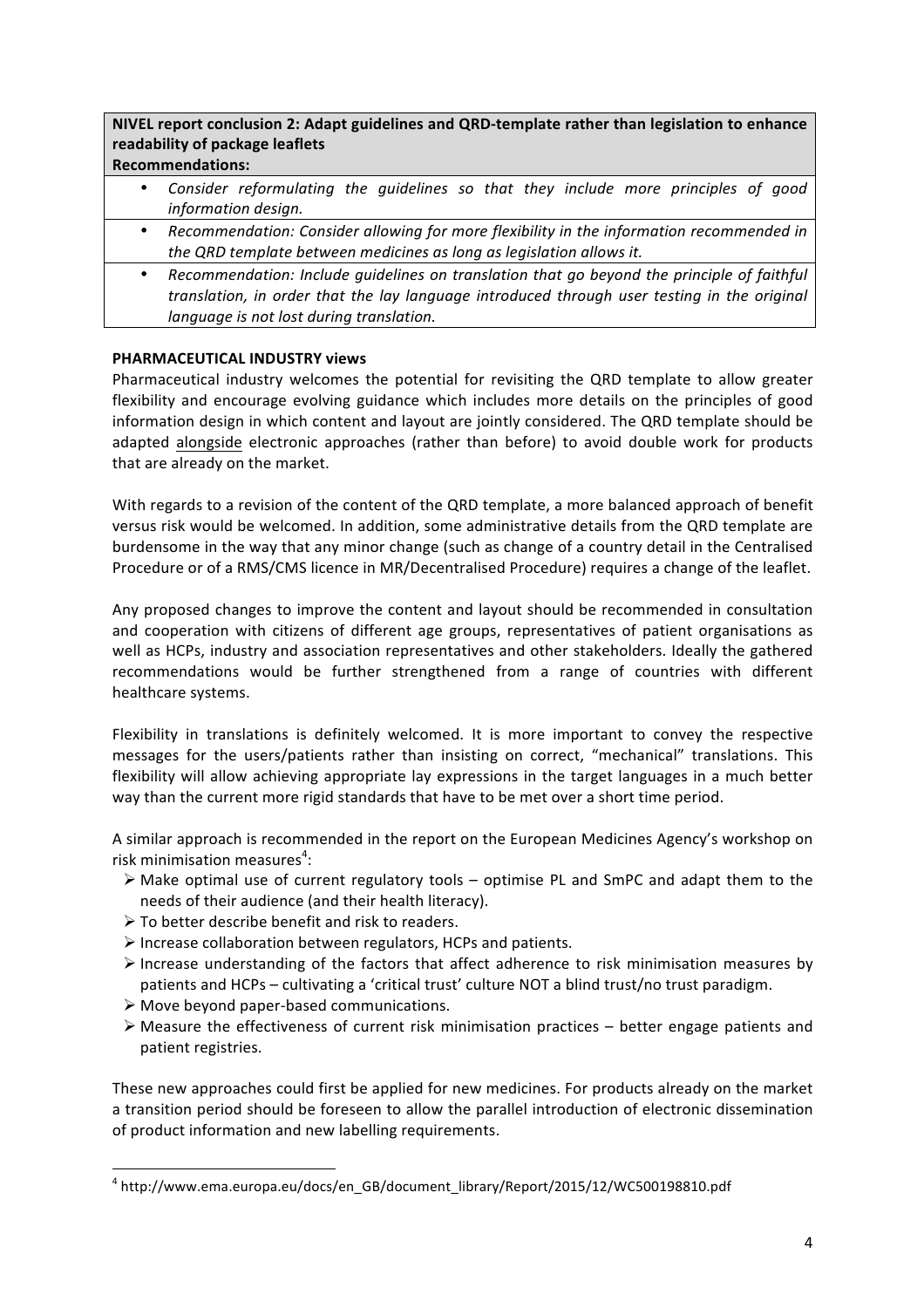# **NIVEL report conclusion 3: Strengthen patient input in developing and testing of PILs Recommendations:**

- *Make the user testing process more iterative.*
- User test changes in information required by requlators after the initial user testing.

### **PHARMACEUTICAL INDUSTRY views**

Significant improvements in readability and user friendly language have been made to the package leaflet since the introduction of user testing in 2005. Pharmaceutical industry are concerned that this recommendation by NIVEL was made based partially on the use of older (pre-2005) leaflets in NIVEL's assessment of readability of the PL. In addition, given the NIVEL assessment was based partially on older leaflets, pharmaceutical industry question the inference that increased user testing will result in any significant further improvement.

Whilst strengthening input from patients is welcomed, pharmaceutical industry are concerned that additional user testing may cause delays to the MA and variation assessment timelines and the consequent provision of up-to-date safety information to patients.

Pharmaceutical industry questions how NIVEL considers the activities of writing, designing and testing of PLs as such entirely different activities that they have contributed to the unsatisfactory results as stated in the NIVEL report. The current approach to PL development integrates all stages of the process, so that they cannot be seen as 'stand alone' activities. Many of the difficulties encountered in PL development arise due to the QRD template effectively imposing a 'one size fits all' format. Furthermore, a new QRD template as well as the readability and the SmPC-guidelines developed in dialogue between citizens, patients, HCPs, industry, regulators and policy-makers will likely have a greater impact on improving the provision of up-to-date, accurate information that allows the patient to obtain, identify and use the information necessary to meet their individual needs. 

This should be developed concurrently and in consultation with a robust strategy on electronic provision in context with the overall EU strategy on digital health literacy and eHealth<sup>5</sup>.

#### Suggested alternative

<u> 1989 - Johann Stein, fransk politik (d. 1989)</u>

Rather than investing efforts in user-testing at the end of the process - which cannot change the underlying regulatory decision and the wording of mandated text - increasing involvement of patients and assessment in the regulatory decision-making-process itself would be a more efficient way to improve the user-friendliness further. The example of the preparation of the EPAR summary for the public could serve as a model.

A group of non-specialists (citizens with representative levels of health literacy) may be established at European Medicines Agency (EMA) and work together with the scientific bodies at EMA to prepare adapted language for decisions affecting the package leaflets. In order to allow these people to dedicate sufficient time to this task a model e.g. similar to the "national experts" for a limited time period employment/secondment from other authorities (non-health), a kind of voluntary "social work" (like in Germany the "Bundesfreiwilligendienst") or national programmes for unemployed people may be considered.

<sup>5</sup> https://ec.europa.eu/digital-agenda/en/news/ehealth-action-plan-2012-2020-innovative-healthcare-21stcentury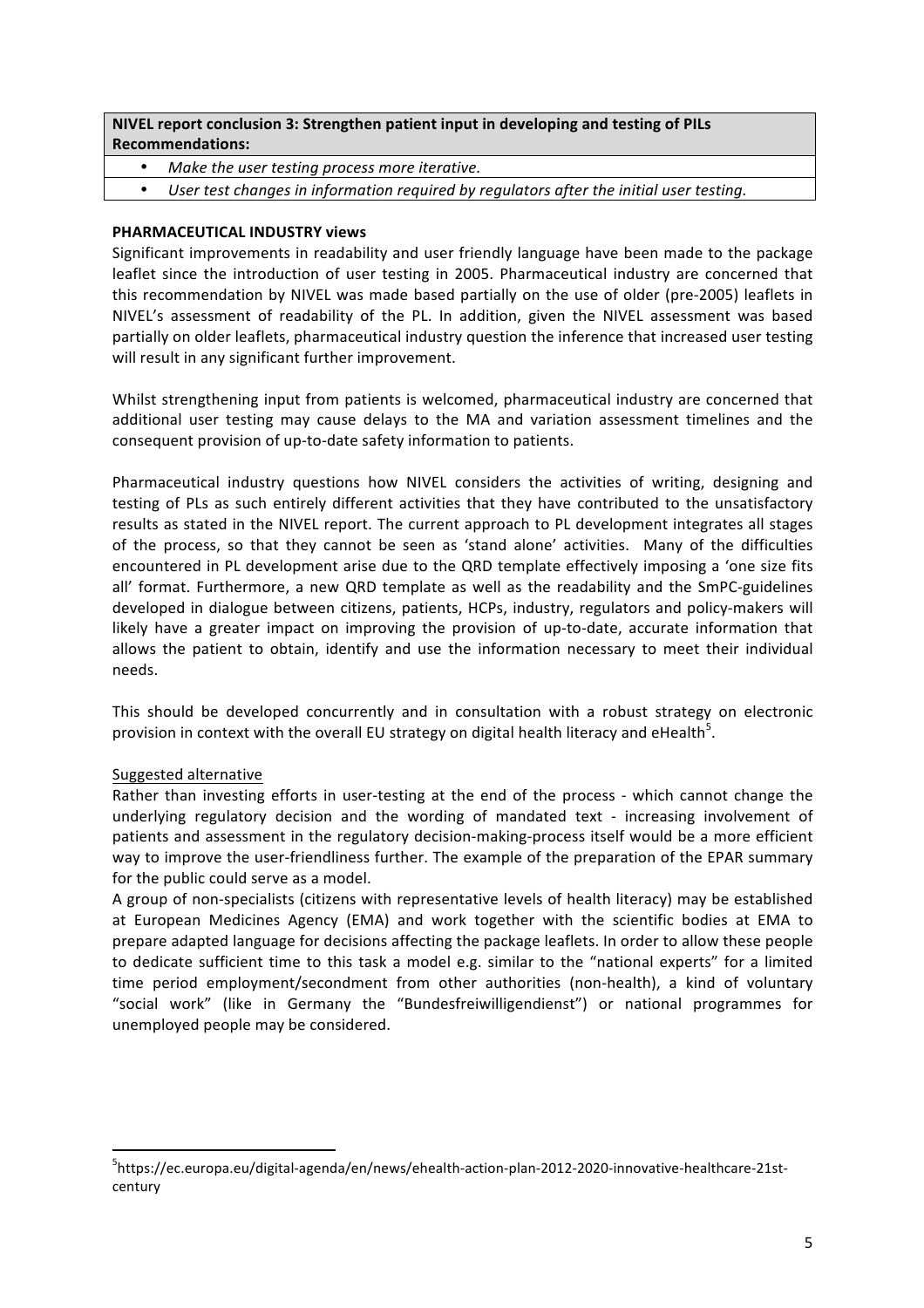### **NIVEL report conclusion 4: Best practice should be promoted Recommendations:**

Make best practice examples of aspects of leaflet design (anonymised) available for pharmaceutical companies and include not only the end product but also information on *the process of development where possible.* 

# **PHARMACEUTICAL INDUSTRY views**

Pharmaceutical industry supports the introduction of best practice examples as a further method of enhancing patient information. The development process for EPAR summaries for the public should also be included in this exercise.

Health literacy experts and regulators should work jointly to ensure that health literacy principles are applied best to product information. In particular Pharmacovigilance Risk Assessment Committee (PRAC) decisions should be reviewed by an independent body of national non-experts (see conclusion 3) regarding the meaningfulness for patients.

| NIVEL report conclusion 5: Development of a strategy for electronic PILs |                                                                                                                               |
|--------------------------------------------------------------------------|-------------------------------------------------------------------------------------------------------------------------------|
| <b>Recommendations:</b>                                                  |                                                                                                                               |
|                                                                          | Examine the potential to use electronic media in the (near) future as an increasing number                                    |
|                                                                          | of EU-citizens get access to these media.                                                                                     |
| ٠                                                                        | Explore opportunities these media offer for optimizing the PIL in terms of flexibility of<br>information provided and design. |
|                                                                          |                                                                                                                               |
| ٠                                                                        | Explore and research the opportunities for the PIL to be part of the care process rather than                                 |
|                                                                          | a stand-alone source of information.                                                                                          |
|                                                                          | Consider how mechanisms to alget patients taking long term medicines to shapens in the DIL                                    |

Consider how mechanisms to alert patients taking long-term medicines to changes in the PIL *could be developed through electronic media.*

# **PHARMACEUTICAL INDUSTRY views**

Pharmaceutical industry agrees with the conclusion that the development of a strategy for electronic product information is required. Pharmaceutical industry strongly suggests, however, that this be given the highest priority.

There are three different settings to be distinguished:

- 1. Hospital-only products where the electronic information already replaces the paper leaflet in daily practice and the paper leaflets included in the packages are often thrown away.
- 2. Prescription-only products where paper could stepwise be replaced by electronic information (see below).
- 3. Non-prescription medicinal products ("Over-the-counter/OTC" products) need to be regarded separately. As the patient may have no or little interaction with a healthcare professional, information provided directly with the pack will continue to be required but could be complemented by possibly a more user-friendly electronic information. In this case, electronic availability of the leaflet may help people to get information before buying a nonprescription medicine and, by that, help them choosing the appropriate product or addressing questions to a healthcare professional.

Electronic dissemination will be helpful to ensuring rapid updates to product information and in presenting the information to address the different needs of patients and HCPs. A patient-friendly benefit of such an electronic system would be the ability to highlight any critical changes (e.g. new warnings) to the product information.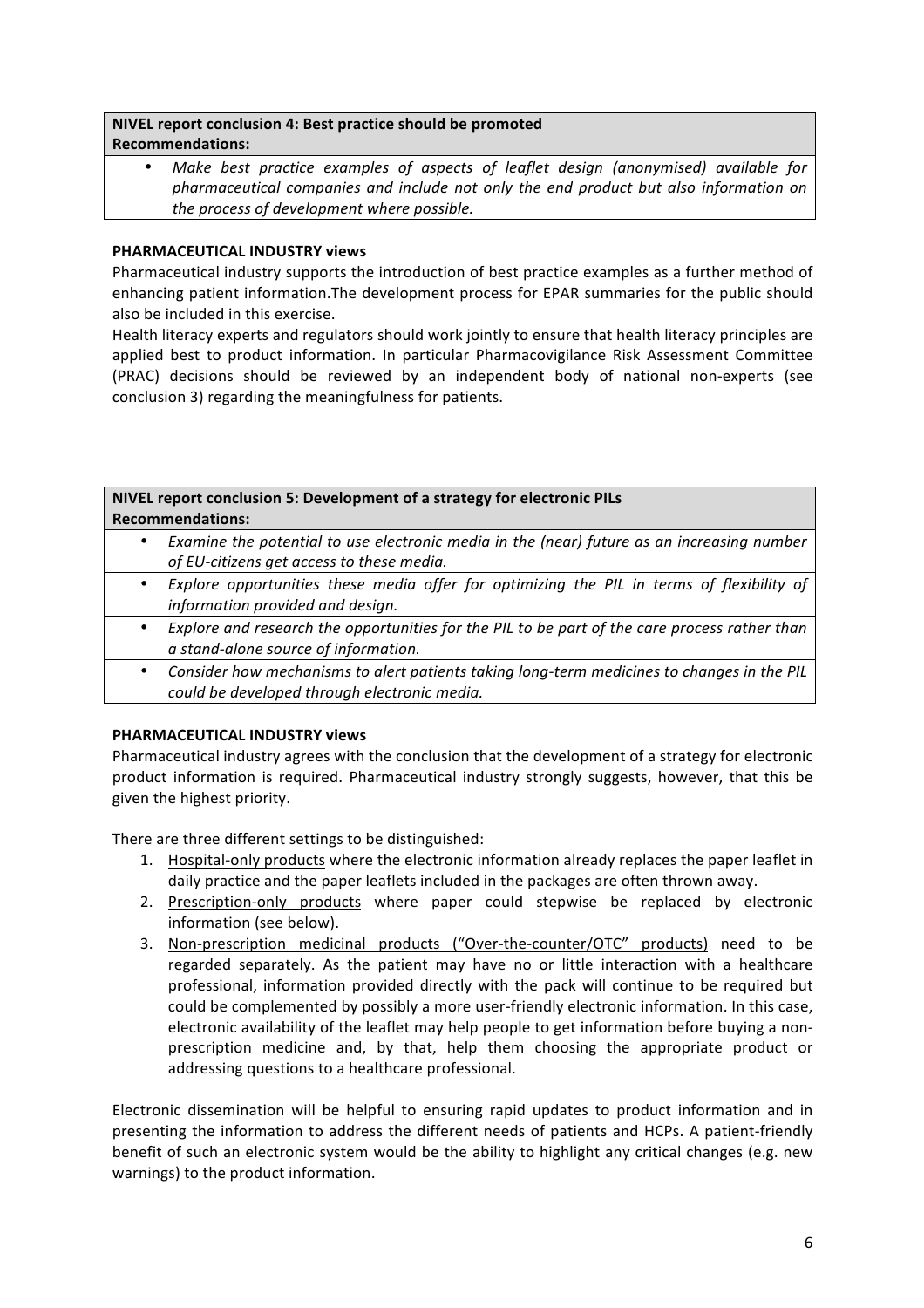Pharmaceutical industry proposes that the electronic provision of the PL and SmPC in a structured database/website will make a more significant contribution to addressing the shortcomings of the paper based approach outlined in the NIVEL studies.

Electronic information:

- Allows for flexibility in font size and line spacing;
- Enables patients to search for information in a tailored fashion to meet their own needs;
- Addresses the issues associated with multi-language packs (see NIVEL report conclusion 6);
- Allows enhanced device-related instructions for the application of medicinal products (e.g. video instructions for asthma sprays, pre-filled syringes)
- Addresses needs of people with disabilities;
- Most importantly, enables rapid availability of new efficacy / safety information to patients and HCPs.

Pharmaceutical industry encourages the European Commission to explore the possibility of addressing the above opportunities for both patients and HCPs via one electronic solution. The information for patients and HCPs on all authorised products could be made available electronically through a **single trusted source** in a way that allows quick access to the preferred level of information and in a more user-friendly format.

Pharmaceutical industry finds that in this context, enhancing existing member state level platforms, and the introduction of new technological platforms for providing product information should be further explored and introduced in the European Economic Area (EEA), while keeping in mind access to information must also be ensured for patients who do not (yet) have access to electronic media<sup>6</sup>.

Reduced impact on the environment is another advantage of electronic dissemination. Paper labelling has a significant impact on the environment. With each routine labelling update comes a tremendous amount of paper waste due to the fact that outdated labels must be disposed of each year. Besides the waste being created at the industry's side, there are the hundreds of thousands of PLs that HCPs, who obtain their information through other means like electronic compendia, are being routinely discarded.

With the use of e-labelling, this potential negative environmental impact would be minimised while allowing rapid access to up to date information to patients and healthcare providers.

Platform requirements:

- Facilitate the presentation of information that is specific to the needs of patients and HCPs, and is available anywhere at any time, comprehensive, and up to date. Also addresses needs of people with disabilities and special requirements for information representation (e.g. permits audio versions, font size flexibility, use of videos, charts etc.)
- For those patients who do not use or cannot access the internet it has to be ascertained that they can get the corresponding "product information" for prescription medicines printed in the pharmacy or via other technologies
- Links in the table of content can make information easily accessible (if needed and the possibility to select parts of the information by search functions)
- As a mid-term task, a web-based information system should be designed and installed that is easily accessible also from mobile devices<sup> $\prime$ </sup>
- Electronic information should be complementary to many other health applications<sup>8</sup> available on the internet

 $6$  A pilot project to explore such a system is currently in preparation and expected to start in Q2/2016.

<sup>&</sup>lt;sup>7</sup>Platform requirements are dependent on future technical developments such as e.g. ISO IDMP  $^{8}$ Desulta from the European precremmes an Digital Use the literary and other allegith related in

 ${}^{8}$ Results from the European programmes on Digital Health Literacy and other eHealth related initiatives should be taken into consideration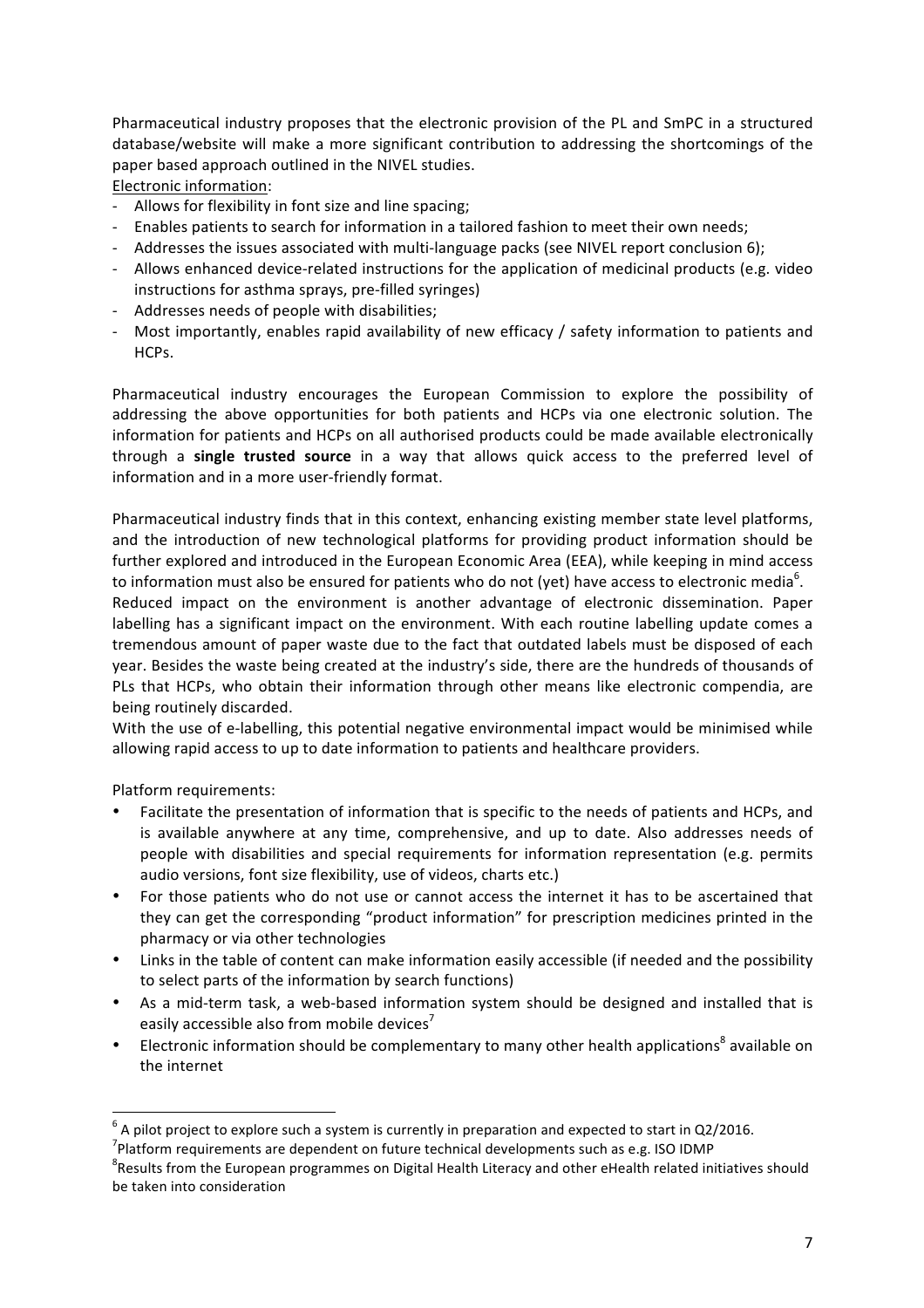- Easier access to information for patients connected to dose dispensing solutions (like e.g. implanted insulin pumps)
- Options for integration in eHealth systems and electronic medication plans
- Options for small member states to provide product information in national languages
- Consider removing the requirement of (paper) package leaflets for hospital-only used products immediately where feasible, also from an environmental perspective

With regard to internet access and usage, in Europe it is recognised that there is great disparity across Europe. Luxembourg and the Netherlands both report the highest household internet access in Europe of 96%. According to the figures from Eurostat all the Nordic countries have an internet access of 90-96%, hence the Nordic region should be one of the first regions to receive the option for adapted approaches. Bulgaria currently has the lowest household internet access in Europe. However between 2009 and 2014 this increased by 27 percentage points to 57% in 2014 (figures taken from Eurostat). Some countries also have existing and sophisticated databases for electronic provision of SmPCs and PLs (e.g. FASS in Sweden, ePIL in Norway and Denmark). The data format in accordance with the Identification of Medicinal Product (IDMP) standard may also be explored.

In order for those more electronically advanced countries to take early advantage of the benefits of an electronic strategy, pharmaceutical industry propose a stepwise approach should be explored that allows those countries where there are already well established electronic databases and those that are more advanced in using internet technologies, to use these systems in advance of an EUwide system. An EU-wide system should not replace the well-functioning national systems, but should facilitate the access to them via one single portal.

This flexible and Member State specific approach to the introduction and use of electronic media and its role alongside an option for a paper version should be applied, depending upon electronic access and the value of a paper PL, within the individual EU member states.

**NIVEL report conclusion 6: Multilingual PILs can benefit from electronic formats Recommendations:**

Consider those countries with more than one official language in the electronic media *strategy.*

#### **PHARMACEUTICAL INDUSTRY views**

Multi-language PLs are more lengthy, complex and structurally challenging. It is promising that the report suggests that multilingual PLs may benefit from an electronic strategy, recognising the flexibility that electronic product information would provide. However, throughout the report it is implied that electronic formats should be considered a long-term solution. Pharmaceutical industry recommends electronic formats as a priority solution to the problems experienced by patients.

Pharmaceutical industry disagrees that a key information section should complement multilingual PLs. Alongside our recommendation to develop electronic PLs in the short-term, the introduction of a key information section would be unnecessary (see section 2).

The general comments on key information sections apply also for multilingual PLs (see below).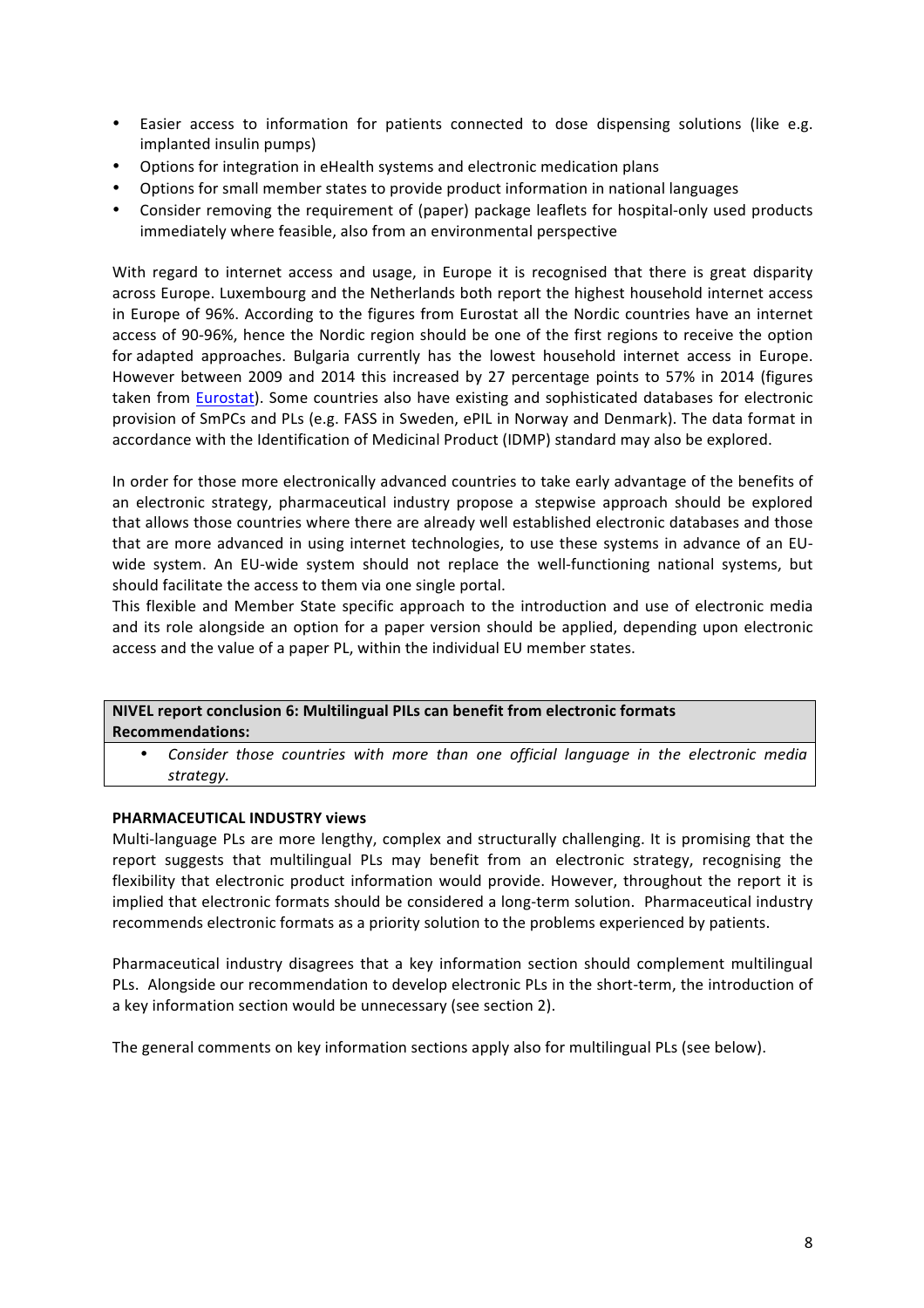# **2.0** Feasibility and value of a possible "key information section" in patient information leaflets and summaries of product characteristics of medicinal products for human use **The PILS-BOX study**

#### **NIVEL report conclusions:**

- Too early for evidence-based EU-wide introduction of a key information section.
- *UK* experience offers potential for gathering evidence.
- EU-wide user tests needed to develop standards for key information section.

#### **PHARMACEUTICAL INDUSTRY views**

The second survey that NIVEL conducted focused on the feasibility of a 'key information section', concluding that the introduction of a key information section into the PL and SmPC is currently premature. Pharmaceutical industry agrees that as there is limited, inconclusive data. Therefore a key information section should not be mandated. Introduction of an additional key information section would add to the length of the documents already criticised. There is very significant concern the patient would not read all relevant information but rather focus on the key information section. This would also raise considerable legal concerns regarding the content of such a section. In addition, there is the challenge of meeting every patient's need and so the question arises which patient group such a key information section should target.

The proposed methods of electronic dissemination discussed in section 1 (Conclusion 5), will allow the users to more easily locate or select product information relevant to them and it is proposed as a better solution than a key information section, given the disparity of perspectives on the possible content of such a key information section. In addition a link to the EPAR summaries for the public should be discussed rather than the development of such key information sections.

#### Suggested alternative

Rather than investing efforts in research of key information sections increasing involvement of patients and assessment in the regulatory decision-making process would be a more efficient way to improve the user-friendliness further. The example of the preparation of the EPAR summary for the public could serve as a model.

A group of non-specialists (citizens with representative levels of health literacy) may be established at EMA and work together with the scientific bodies at EMA to prepare adapted language for decisions affecting the package leaflets. In order to allow these people to dedicate sufficient time to this task a model similar to the "national experts" for a limited time period, a kind of voluntary "social work" (like in Germany the "Bundesfreiwilligendienst") or national programmes for unemployed people may be considered.

In addition healthcare professionals need to be taken into consideration. A broader concept of product information also for HCPs (e.g. information that could be conveyed during a consultation) that takes into account the available information for patients based on new technologies could bring more improvements than a narrow focus on some specific aspects of the PL. This concept should ideally be developed with all stakeholders.

The application of usability aspects and electronic dissemination will be more beneficial than key information sections.